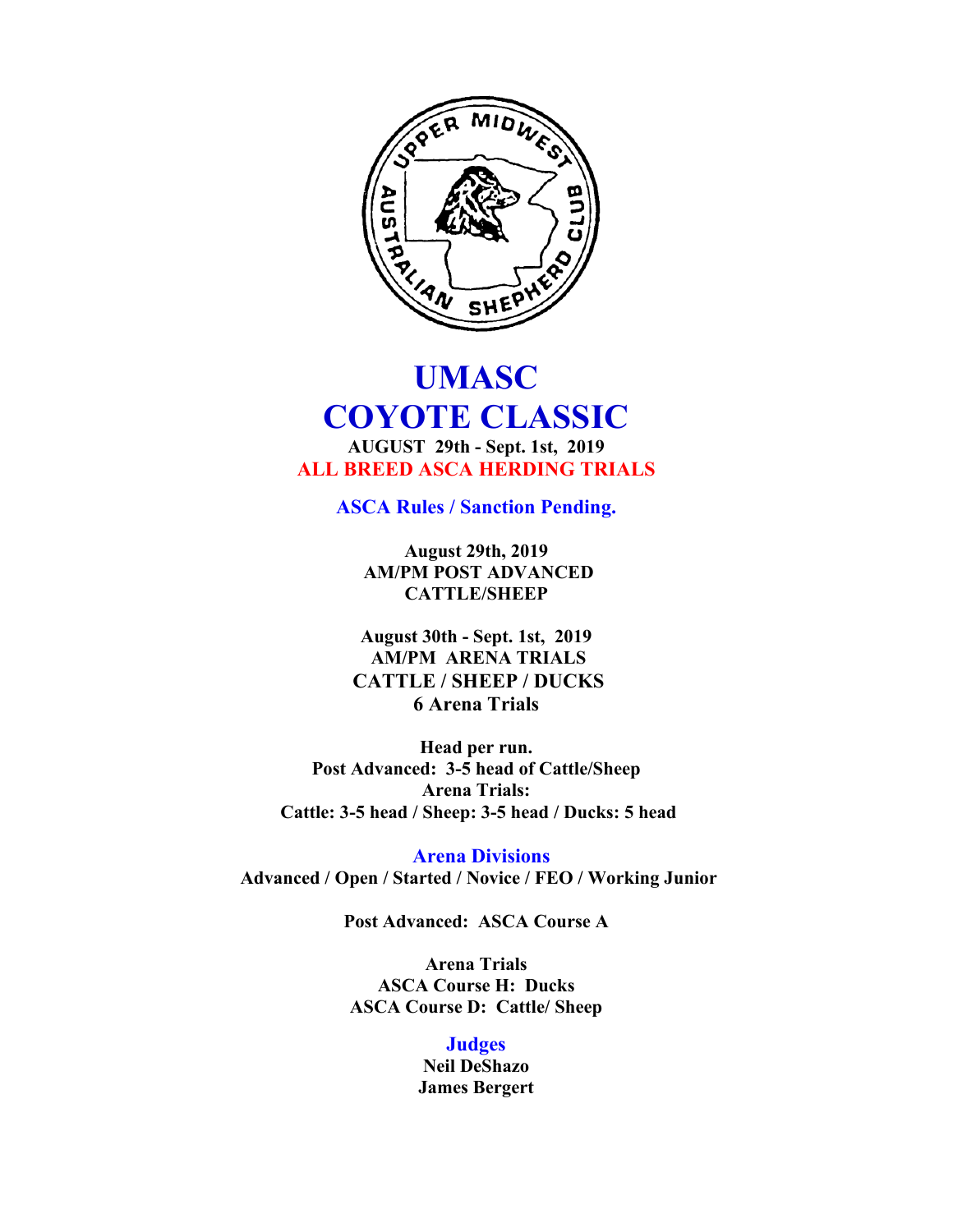# **Location**

**Conroy Farm 23145 Denmark Ave. Farmington, Minnesota 55024**

### **DAILY ARENA RUN ORDER**

**AM Cattle / AM Ducks PM Cattle/ PM Ducks AM / PM sheep**

**Daily Schedule FOR ALL TRIALS**

**7:45am Gate Entries Open 8:00am Gate Entries Close 8:00am Handlers Meeting Trial Begins After Handlers Meeting**

**Judges Schedule: Thursday August 29th, 2019** 

**Post Advanced AM Judge: Neil DeShazo (AM Cattle followed by AM Sheep)**

**Pm Judge: James Bergert (AM Cattle followed by AM Sheep)**

**Max Runs for Post Advanced per Judge 7 cattle / 7 sheep**

**ARENA TRIALS Friday/ Saturday/ Sunday August 30-Sept 1st**

**AM Trials Cattle/Sheep: Neil DeShazo ... Ducks: James Bergert**

**PM Arena Trials Cattle/Sheep: James Bergert .......Ducks: Neil DeShazo** 

#### **MAXIMUM RUNS FOR ALL ARENA TRIALS PER JUDGE 10 CATTLE / 10 SHEEP / 10 DUCKS**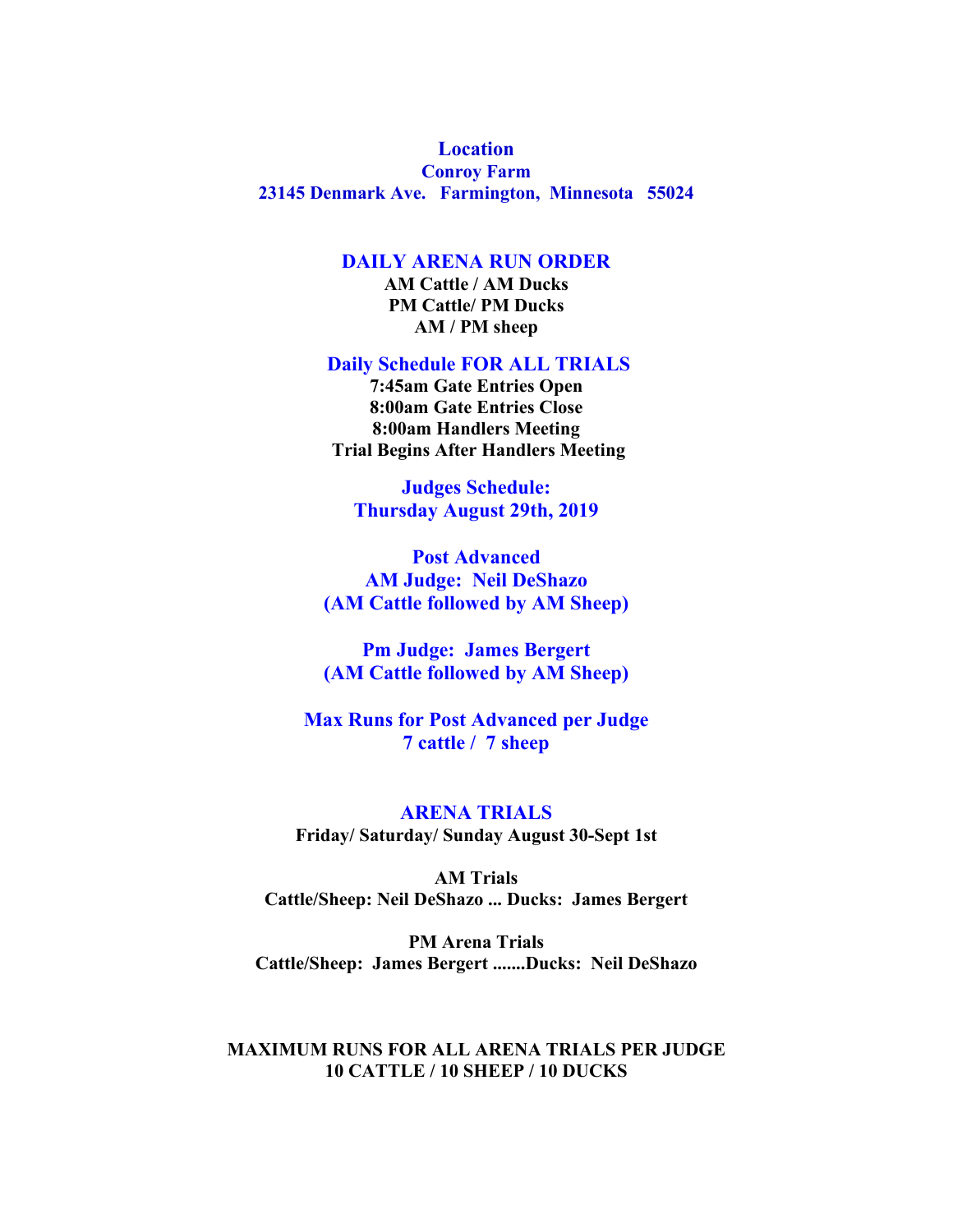**ENTRY INFORMATION Pre-Entries open: AUSSIES: July 1st, 2019 OTHER BREEDS: July 2nd, 2019 Pre-Entries close August 10th, 2019 NO ENTRY WILL ACCEPTED WITH A POSTMARK DATE BEFORE Aussies: July 1st, 2019 Other Breeds: July 2nd, 2019 NO EMAIL ENTRIES ALLOWED Entries will be accepted in POSTMARK order.**

**Day of show entries taken if trial is not filled.**

**Pre-entry fee: Cattle \$45.00...Day of show: \$50.00 Sheep \$40.00...Day of show: \$45.00 Ducks \$35.00...Day of show: \$40.00**

## **Make checks payable to: UMASC**

## **Send completed ASCA entry form and full payment to: Deb Conroy 23145 Denmark Ave. Farmington, MN 55024**

**Entry forms available on the ASCA website. http://www.asca.org/wp-content/uploads/sites/35/2016/04/stockentwfill.pdf All non-aussies entrants must be registered with a tracking number from ASCA. http://www.asca.org/wp-content/uploads/sites/35/2016/04/trackapp.pdf Entries will be accepted in postmarked order. Run order will be drawn August 15, 2019.** 

> **A waiting list will be established if the trial fills. Refunds will only be given if the trial and your spot is filled. Bitches in heat will run in order.**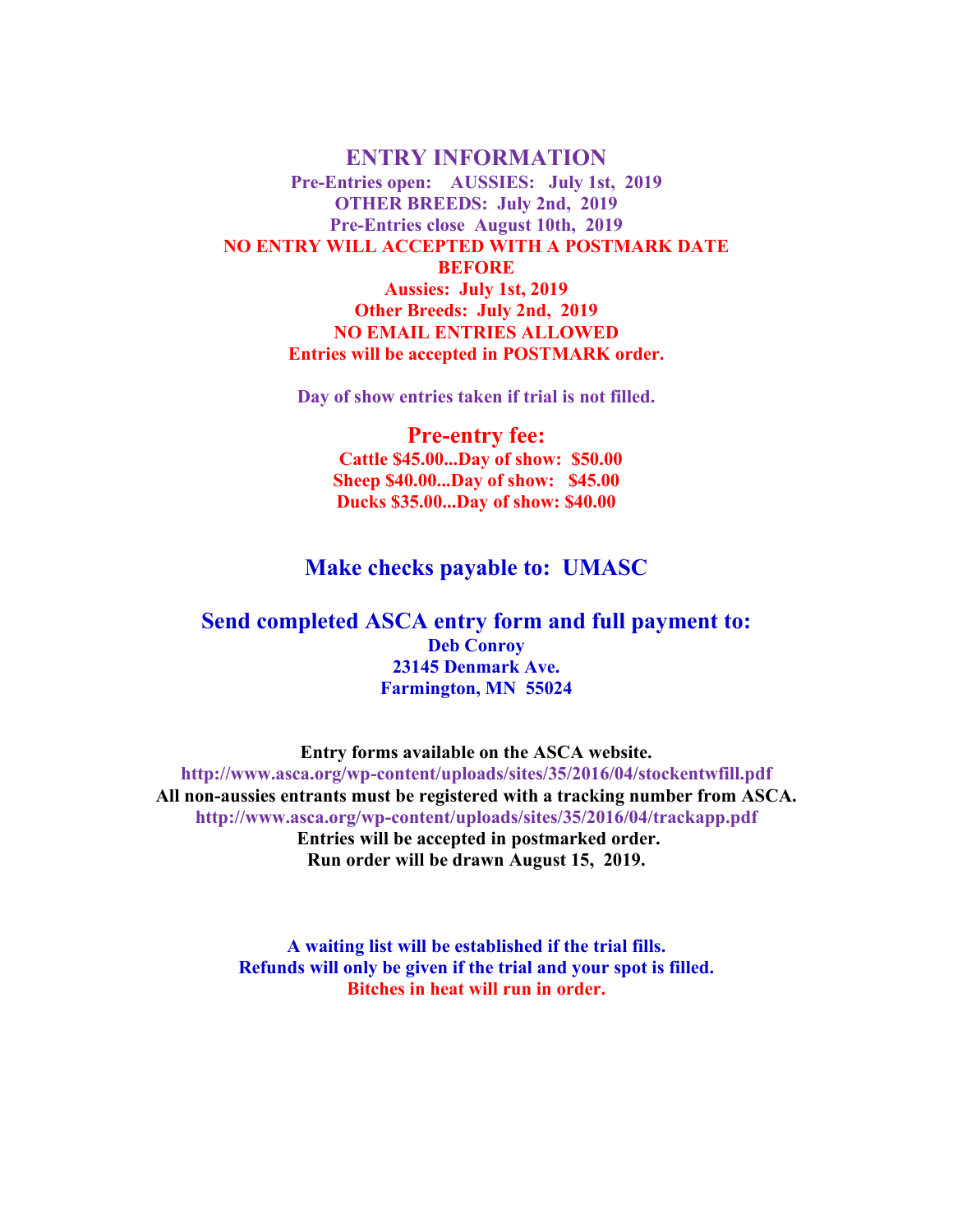## **DAILY AWARDS**

**Placement Ribbons 1-4th place Rosette Ribbons: High Cattle / High Sheep / High Ducks** 

# **HIGH COMBINED SPECIAL AWARDS BELT BUCKLES**

**High Combined WTCH Aussie High Combined Non-WTCH Aussie (Scores out of open/advanced only) High Combined Other Breed High Combined Started (Any Breed) (one buckle win per dog) Using all three classes of stock combined scores over the 4 days of Trials.**

| <b>Course Director: Deb Conroy</b> | conroyfarm@hotmail.com                   | # 612-599-6156 |
|------------------------------------|------------------------------------------|----------------|
| <b>Show Secretary: Tom Conroy</b>  | $conroy farm@hotmail.com$ # 651-319-7131 |                |

**Location of Trial: 23145 Denmark Ave. Farmington, MN 55024**

#### **Accommodations**

**Motel: Motel 6 - 11274 W 210th St. Lakeville, MN 56044 # 952-469-1900 (5 miles from farm)**

> **Candlewood Suites 21060 Keswick Loop Lakeville, MN 55044 612-808-5580 ( 5 miles )**

**Camping: Dakota County Fair Grounds (1 mile from farm) Full Hook-ups #651-463-8818** 

**Dry Camping at farm only if the farm yard is dry enough to get into. ( No hook-up's)**